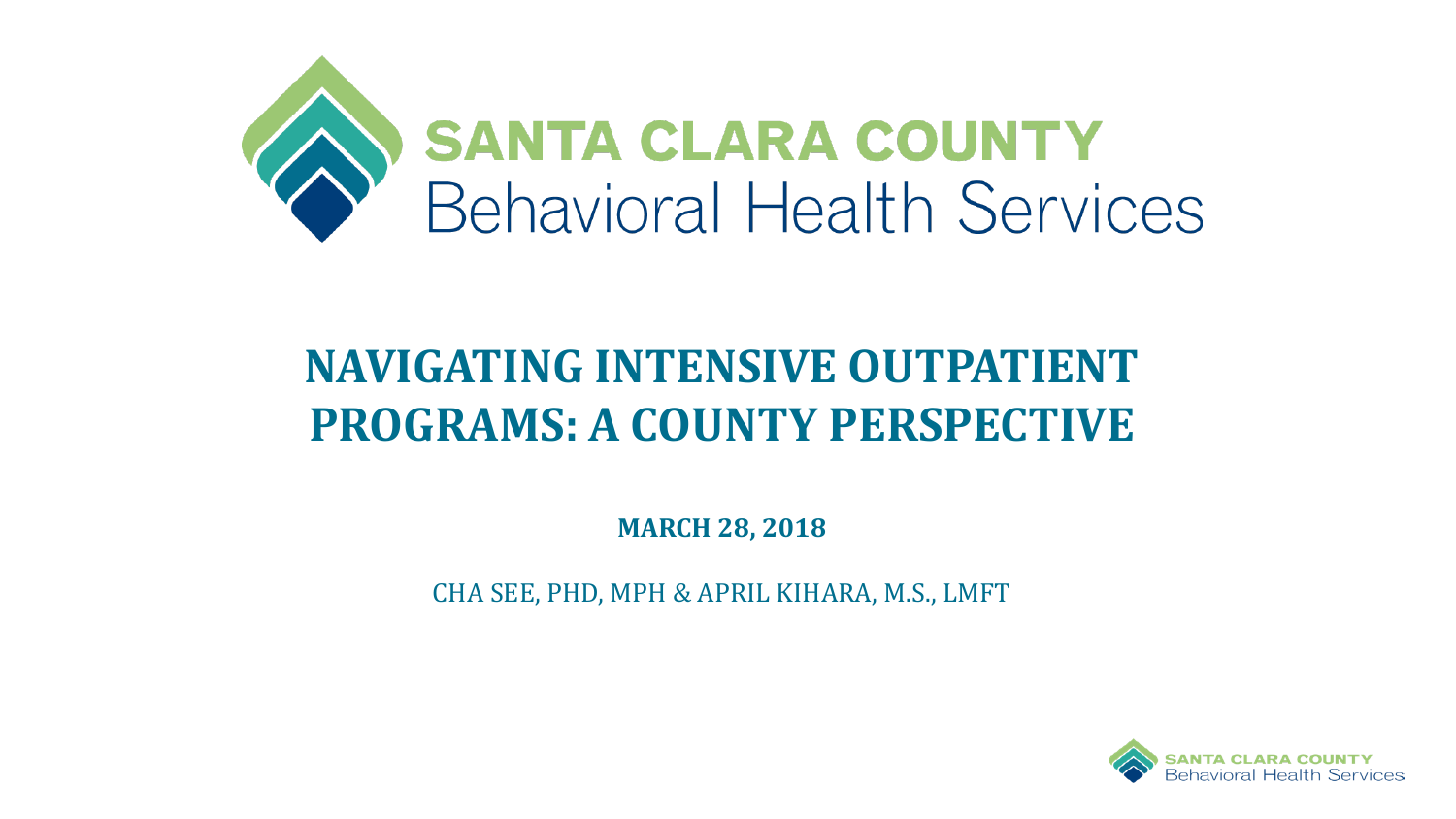## **OVERVIEW OF TODAY'S PRESENTATION FOR PROJECT SAFETY NET**

**Part I:** The County Behavioral Health Services Department Mission, Vision, and Overview.

**Part II:** Intensive Outpatient Programs for Medi-Cal beneficiaries.

**Part III:** County sponsored crisis services available to all children Countywide, regardless of their insurance status, ability to pay, or acuity – Including youth eligible or enrolled in any IOP Program within any organization.

**Part IV:** Headspace – The new vision for integrated care serving all youth, County-wide, ages 12-25 years, regardless of insurance status. Coming to a location near you in 2019!

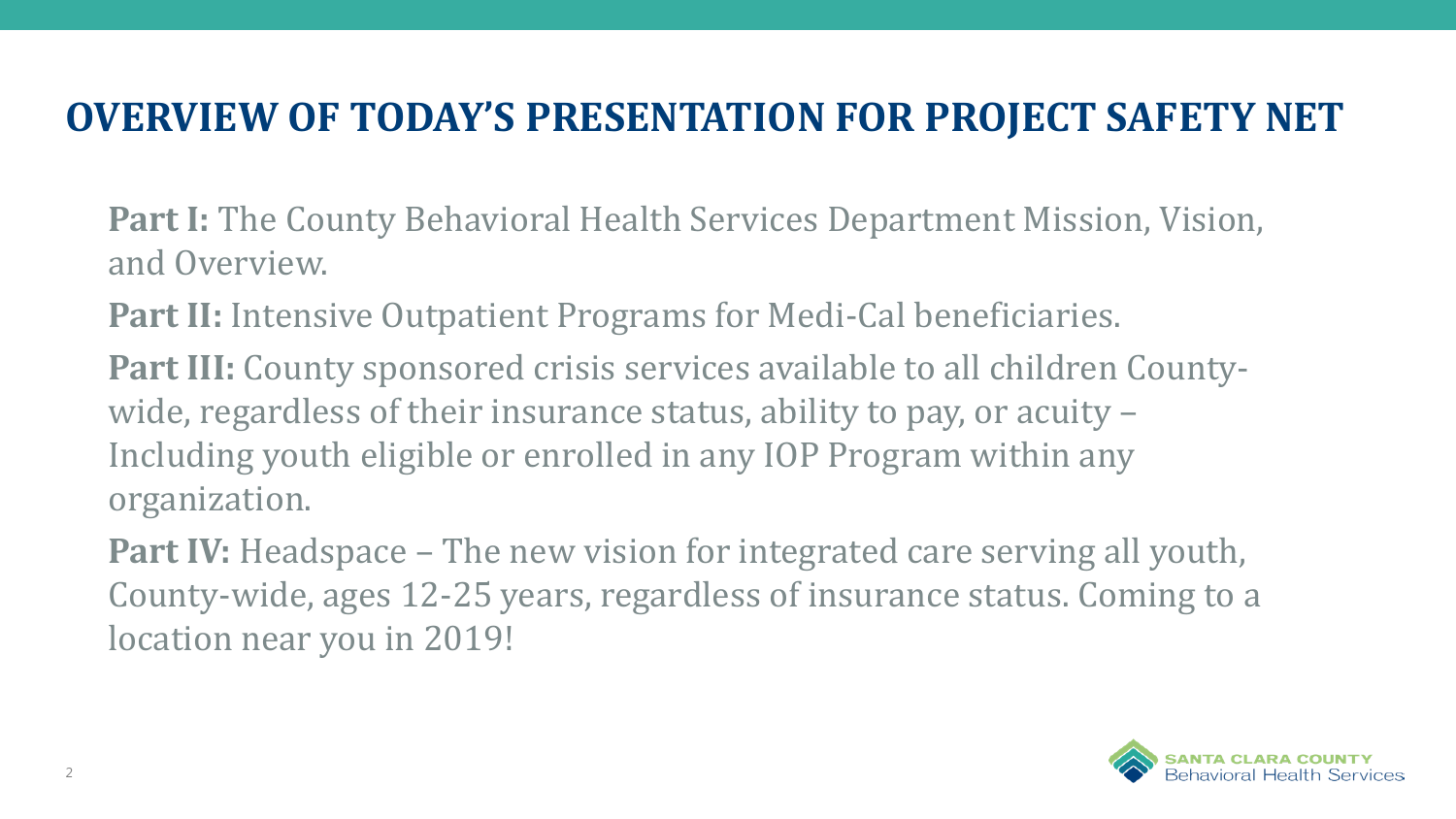## **LEADING THROUGH OUR VALUES**

Supporting Wellness and Recovery =

Better Health for All

Consumer and Family Voice

Wellness and Recovery

Co-Occurring Capable

Trauma-Informed

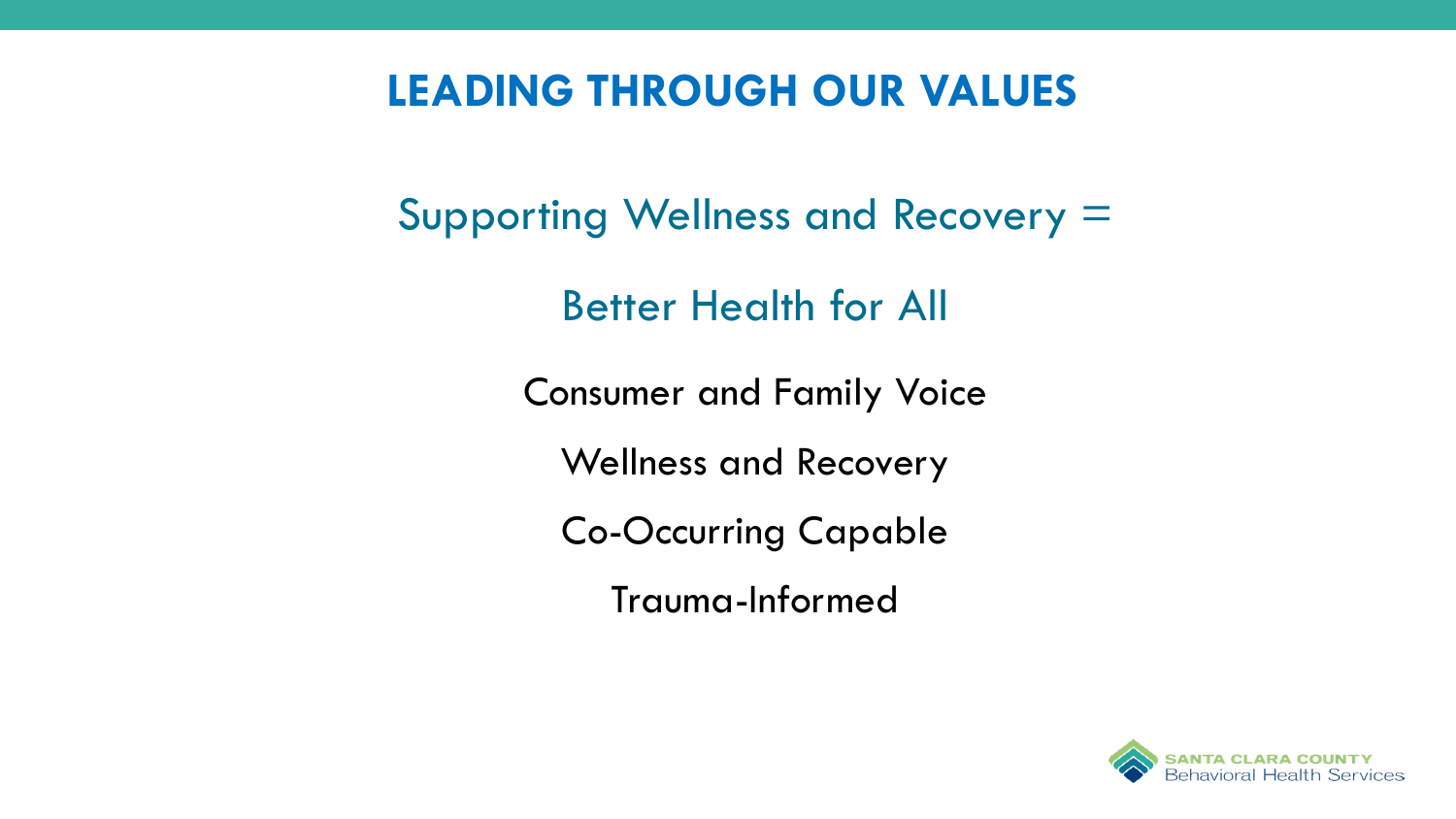### **SANTA CLARA COUNTY BEHAVIORAL HEALTH SERVICES DEPARTMENT: FAMILY AND CHILDREN'S SERVICES DIVISION**

### **Children, Youth and Family Services**

- The County's Family and Children's Services Division (F&C) serves children, **adolescents, young adults, and their families, ages 0 - 25** who are experiencing social-emotional and behavioral concerns. Services are provided by five County sites and nineteen contract agency programs. Services are provided that respect cultural values and the natural support systems of youth and families, addressing concerns in the least restrictive, most family-like context possible.
- F&C seeks to advance a **broad range of effective services and interventions by creating trauma-informed, developmentally and culturally appropriate**  programs, using evidence-based practices that improve the standard of care.

\*The majority of F&C services are available to Medi-Cal beneficiaries, undocumented families, and families and children without health insurance.

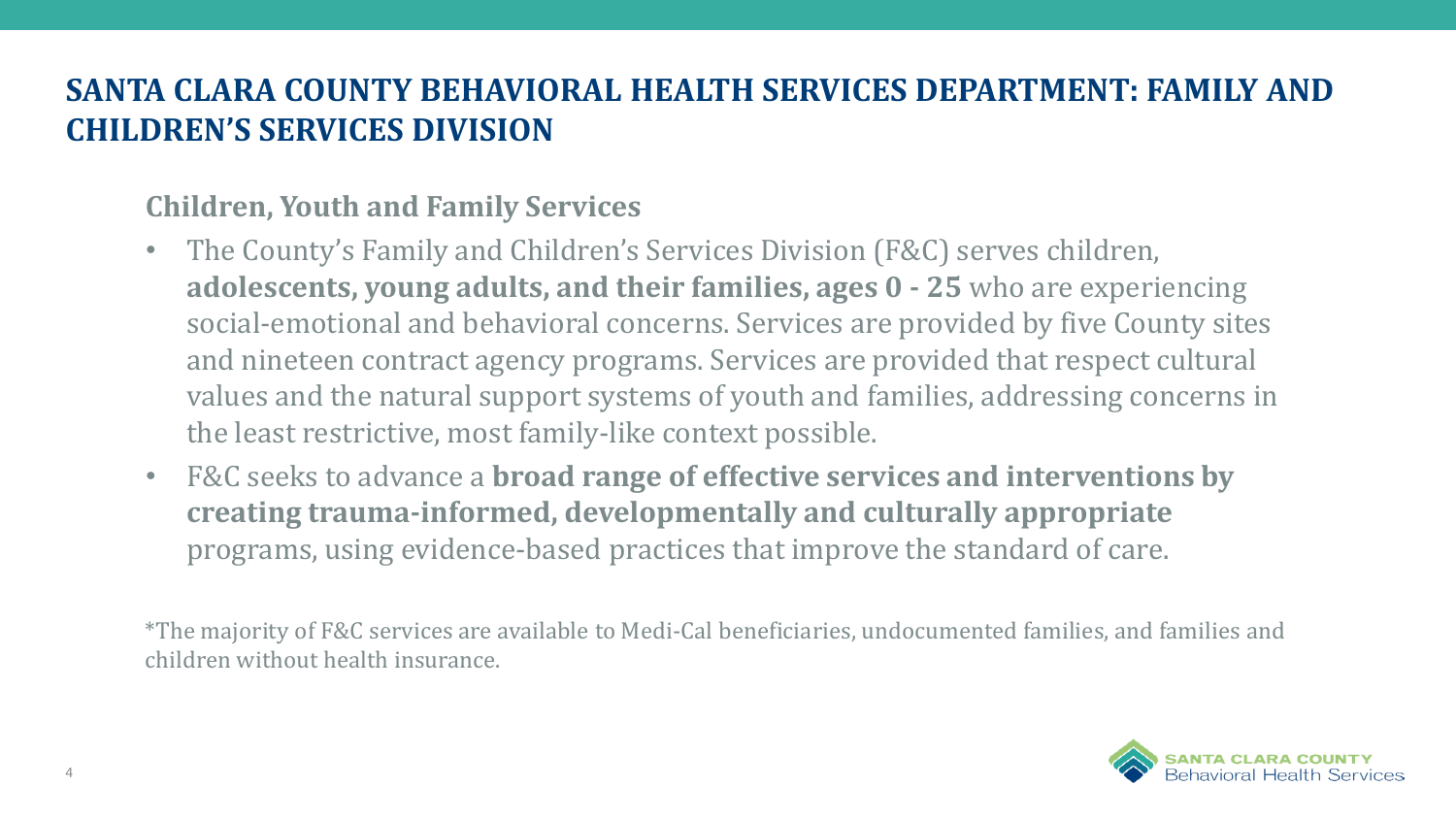### **BHSD FAMILY & CHILDREN'S DIVISION COORDINATED CONTINUUM OF CARE**



*the call center.*

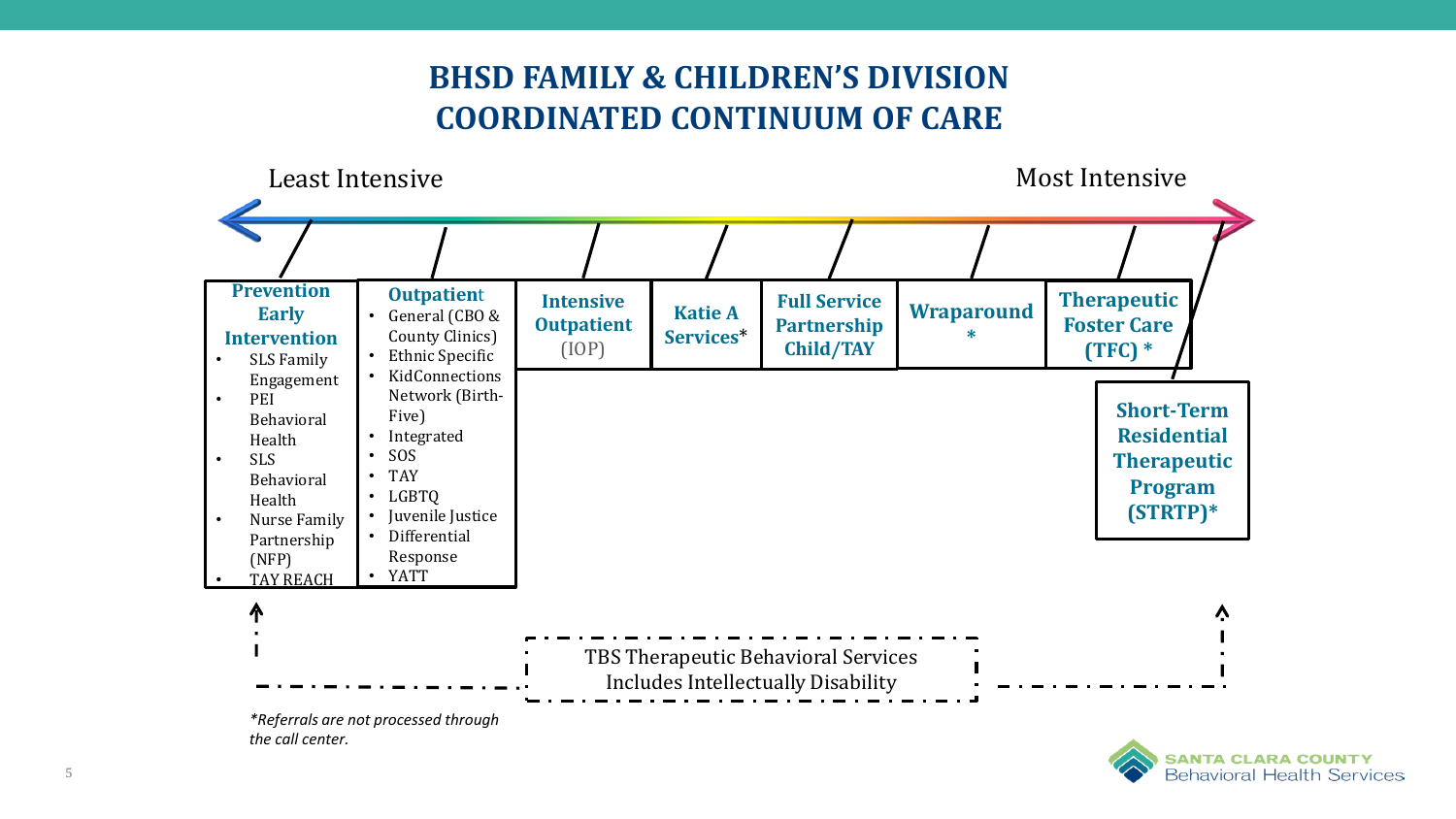## **WHO QUALIFIES FOR THE COUNTY'S IOP PROGRAM SERVICES:**

- Full Scope Medi-Cal.
- Meets medical necessity requirements, including a DSM 5 behavioral health diagnosis.
- Screening indicates a need for a higher level of care than the standard outpatient programs or school-based programs.

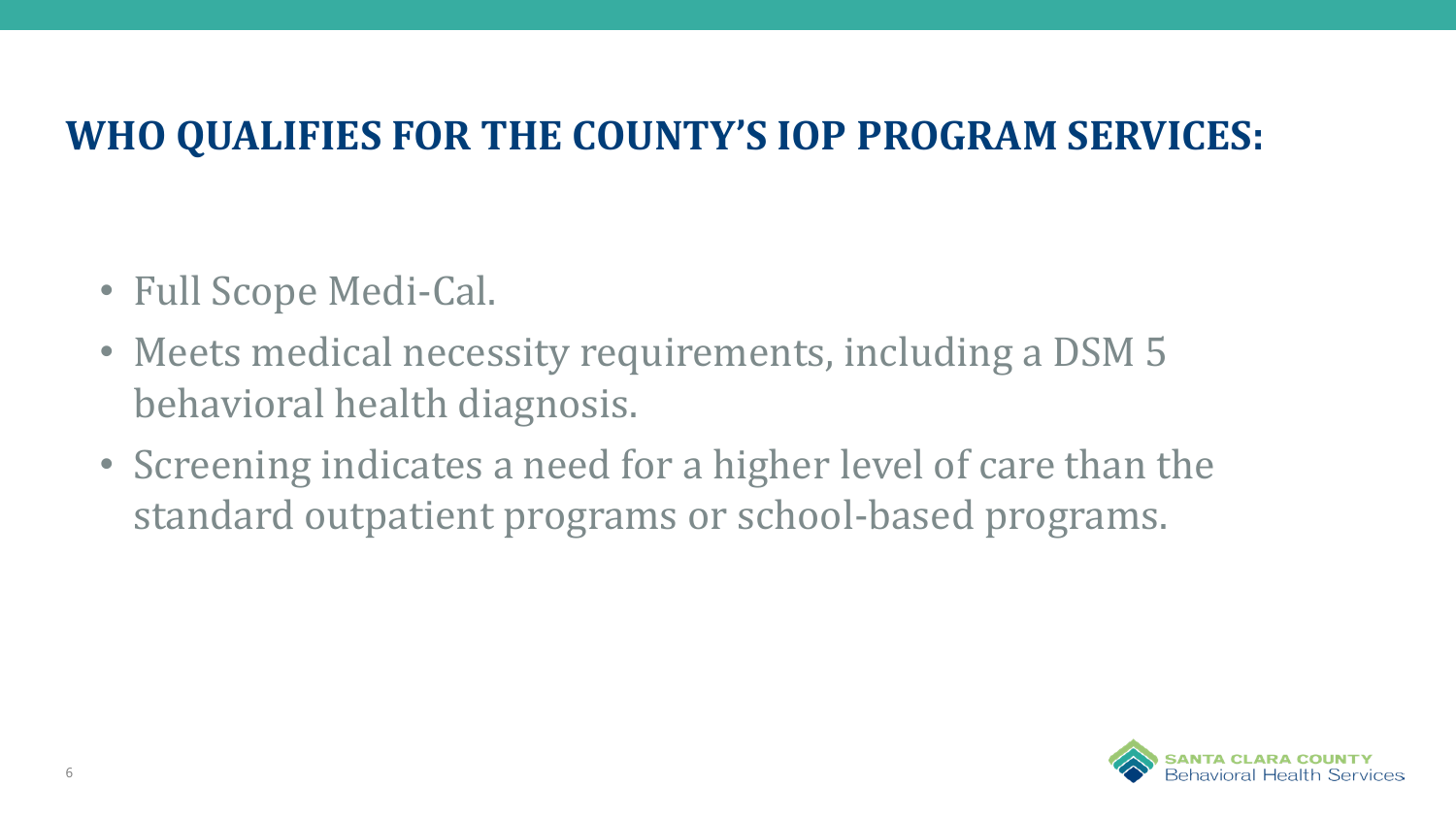# **THE COUNTY'S INTENSIVE OUTPATIENT SERVICES-SERVICE OVERVIEW**

- IOP Programs provide intensive mental health services through clinic-based and outpatient community mental health services.
- Child Psychiatry and Medication Management services are available.
- Intensive Case Management services available.
- The average length of stay for youth enrolled in the programs is approximately 9 months, at which time youth are stepped down to a lower level of care or graduated from services, depending on their progress toward treatment goals.
- Average number of hours of service per month is 10 hours.
- Families and youth receive Evidence-Based Practices, including Trauma-Focused Cognitive Behavioral Therapy (TF-CBT), CBT, Behavior Therapy, Family Therapy, Motivational Interviewing (MI), Interpersonal Therapy, and Brief Psychodynamic Therapy, depending on what type of EBP is clinically indicated.

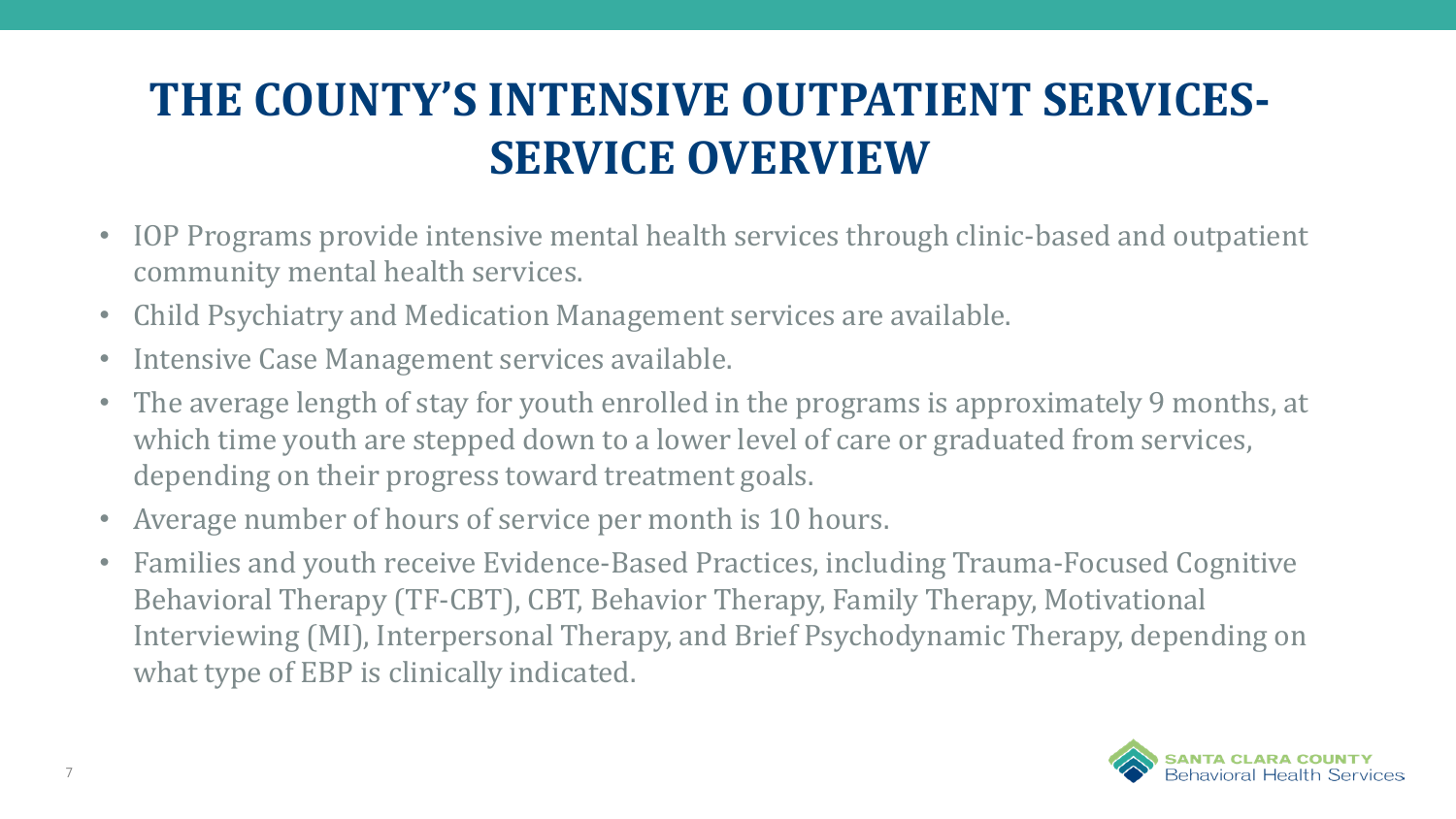# **ACCESS POINTS FOR THE COUNTY'S IOP SERVICES**

- Call the Behavioral Health Call Center Access Line (1.800.704.0900) – For Medi-Cal beneficiaries & uninsured youth.
- *- Case example*
- Hospital discharges through the County's Hospital Liaison, Olivia Brasil.
- *-Case example*
- Transferring into IOP from a lower level of care, either from the same provider or another provider.
- Other: *case example*

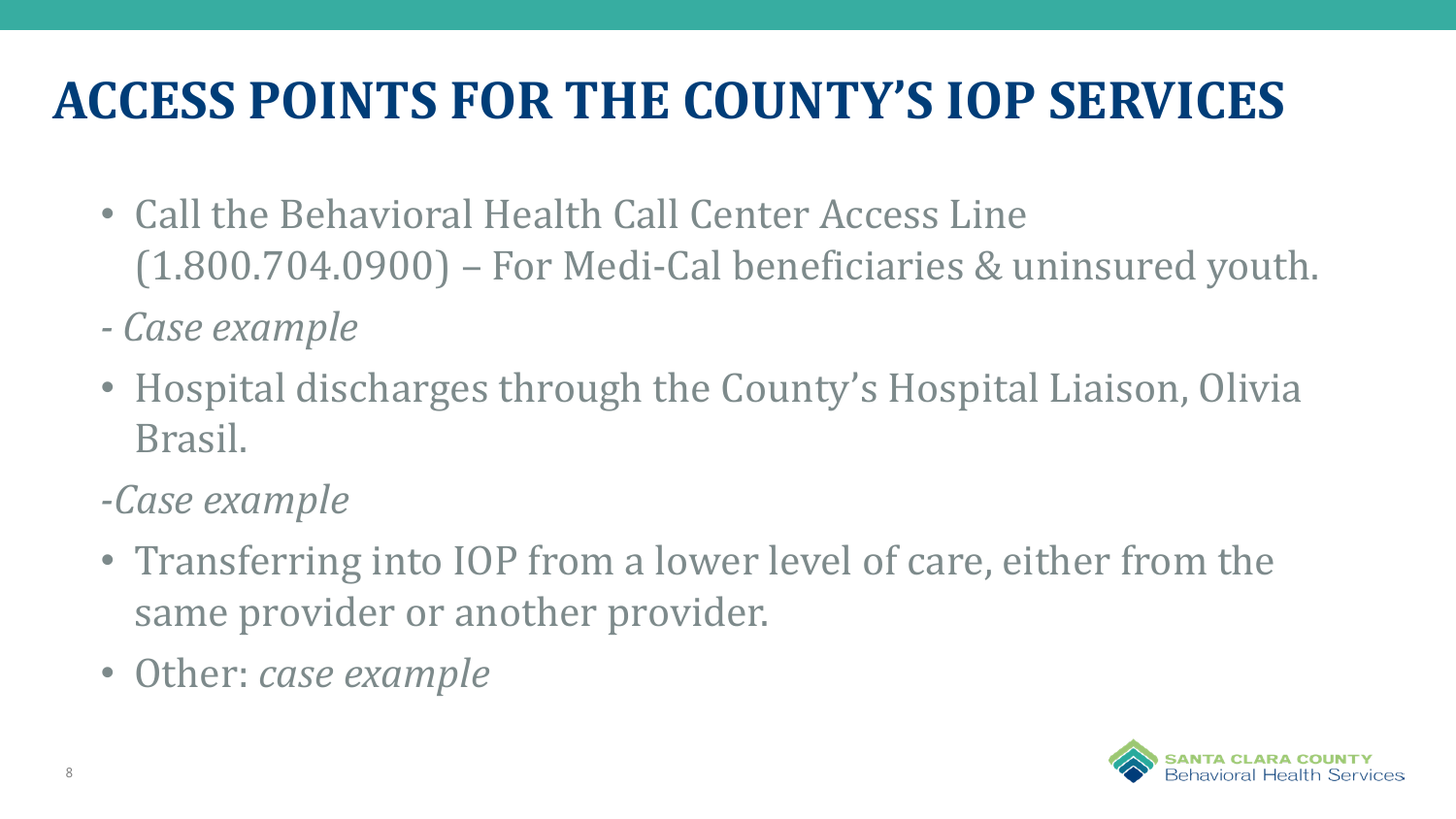# **THE COUNTY'S CONTRACTED IOP SERVICE PROVIDERS**

- **Uplift Family Services**
- **AACI**
- **Starlight**
- **Gardner**
- **Rebekah Children's Services**
- **Unity Care Group**
- **Mekong**
- **Community Solutions**
- **Hope**
- **Bill Wilson Center**
- **Ujima**
- **Seneca Family of Services**

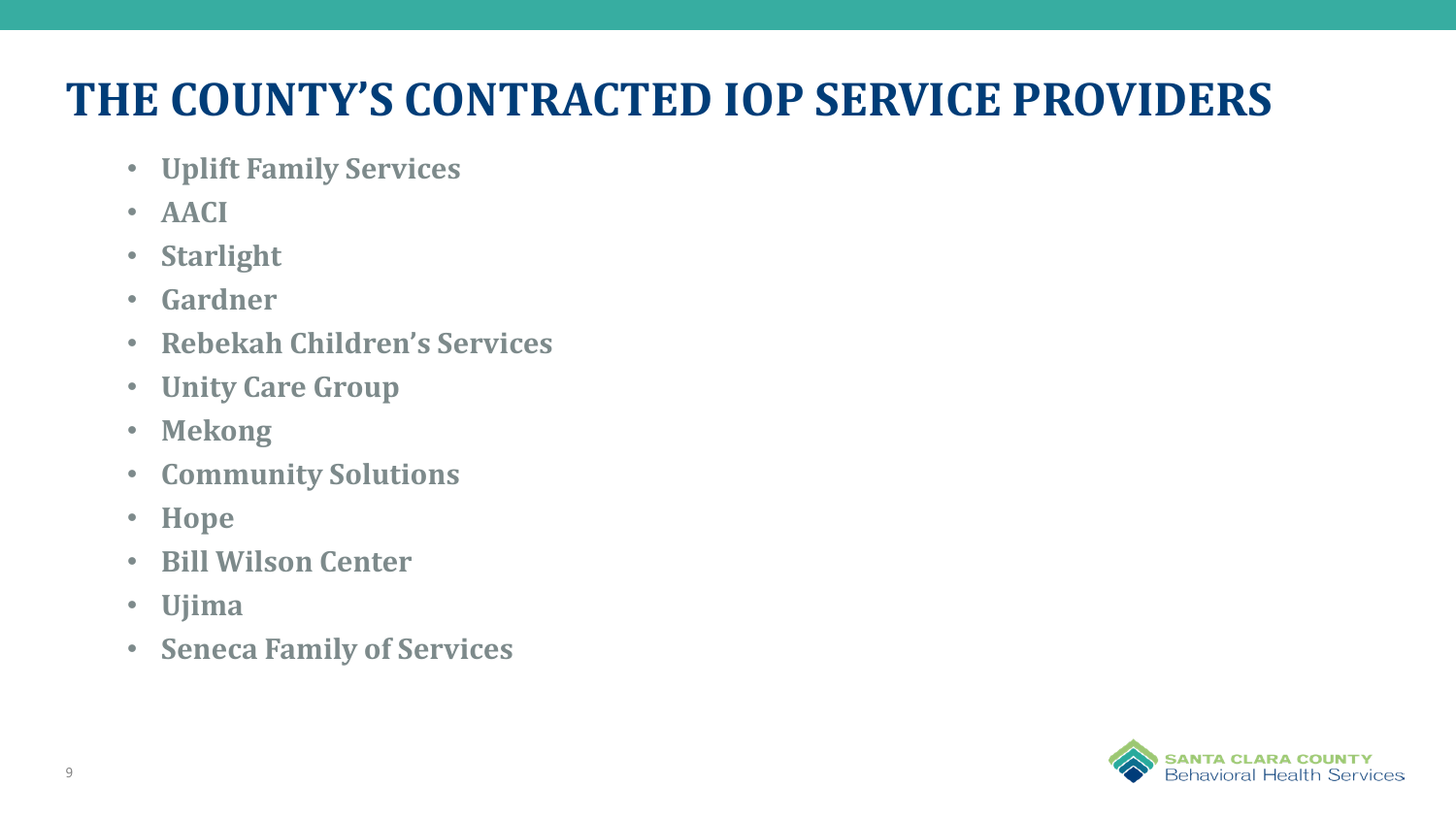### **PART III: COUNTY SPONSORED CRISIS SERVICES**

Available to all children County-wide, regardless of their insurance status, ability to pay, or acuity – Including youth eligible or enrolled in any IOP Program within any organization.

Crisis services include:

- 1. Mobile Crisis and 5150 Hospitalization assessments (Uplift) 24/7 County-wide.
- 2. Mobile SOS Crisis Triage and Response Services De-escalation, safety planning, behavioral interventions for out of control youth at school, in the home, or in the community. 5150 Hospitalization assessments, when needed. Countywide 24 hours, 7 days a week service.
- 3. SOS Crisis Shelter Stay up to 90 days for any youth age 12-17 in Santa Clara County who is unsafe or unable to stay at home.

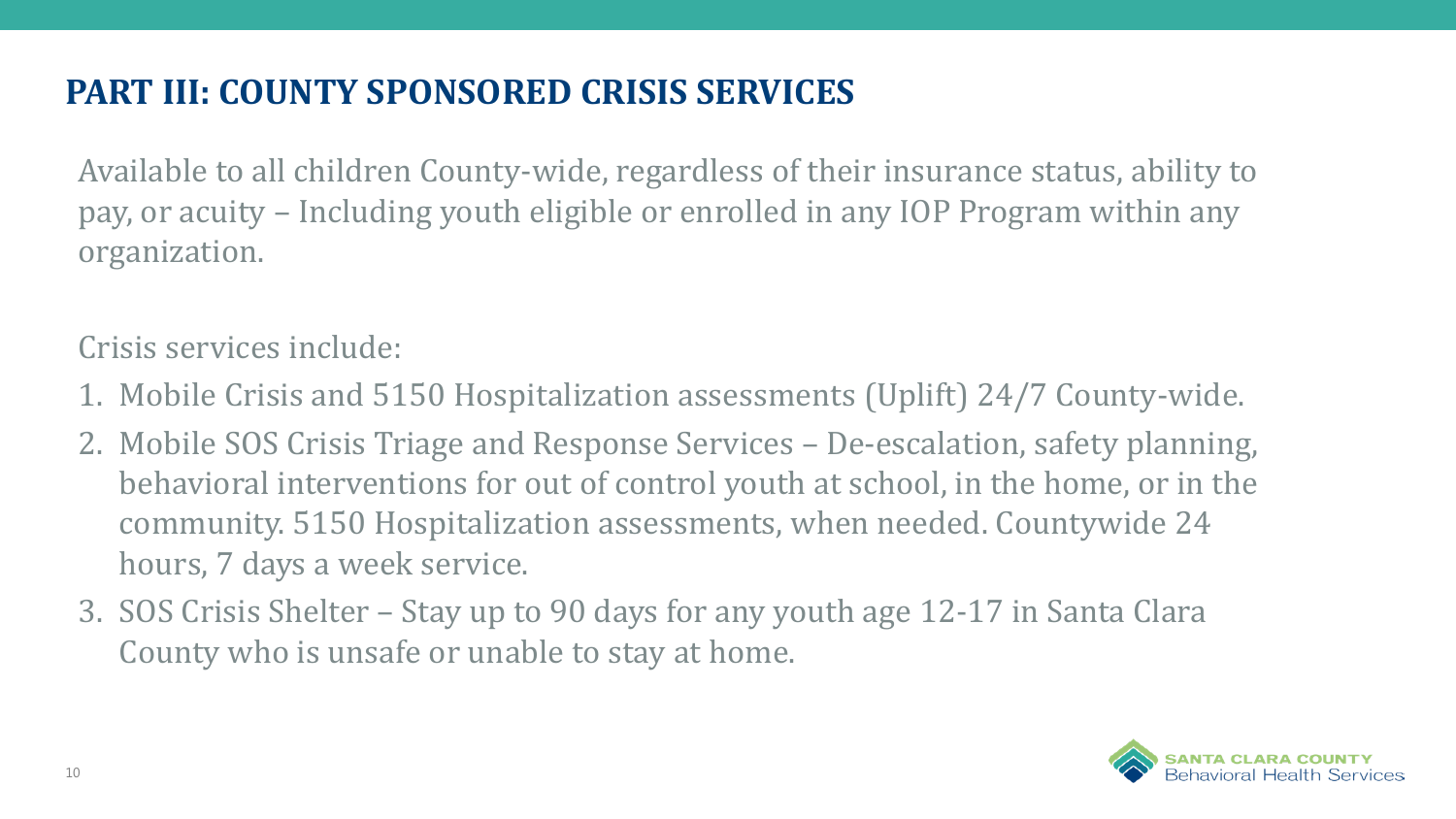## **COUNTY-WIDE CRISIS PHONE NUMBERS**

- Uplift Mobile Crisis for 5150 Hospitalization assessments 408-379-9085
- Alum Rock Counseling SOS Mobile Crisis and Triage Services 408-294-0579
- Bill Wilson SOS Mobile Crisis and Triage Services 408-278-2585
- Child Protective Services (CPS) 408-299-2071
- Community Solutions SOS Mobile Crisis (South County) 408-683-4118
- Rape Crisis 24-Hour Hotline 408-287-3000
- Trevor Lifeline (LGBTQ Youth) 866-488-7386
- Santa Clara County Mental Health Department 800-704-0900

#### **Suicide and Crisis Hotline 24/7 1(855)278-4204**  (Phone support – No in person dispatch) **-Active suicide attempt or eminent safety issues result in law enforcement response**

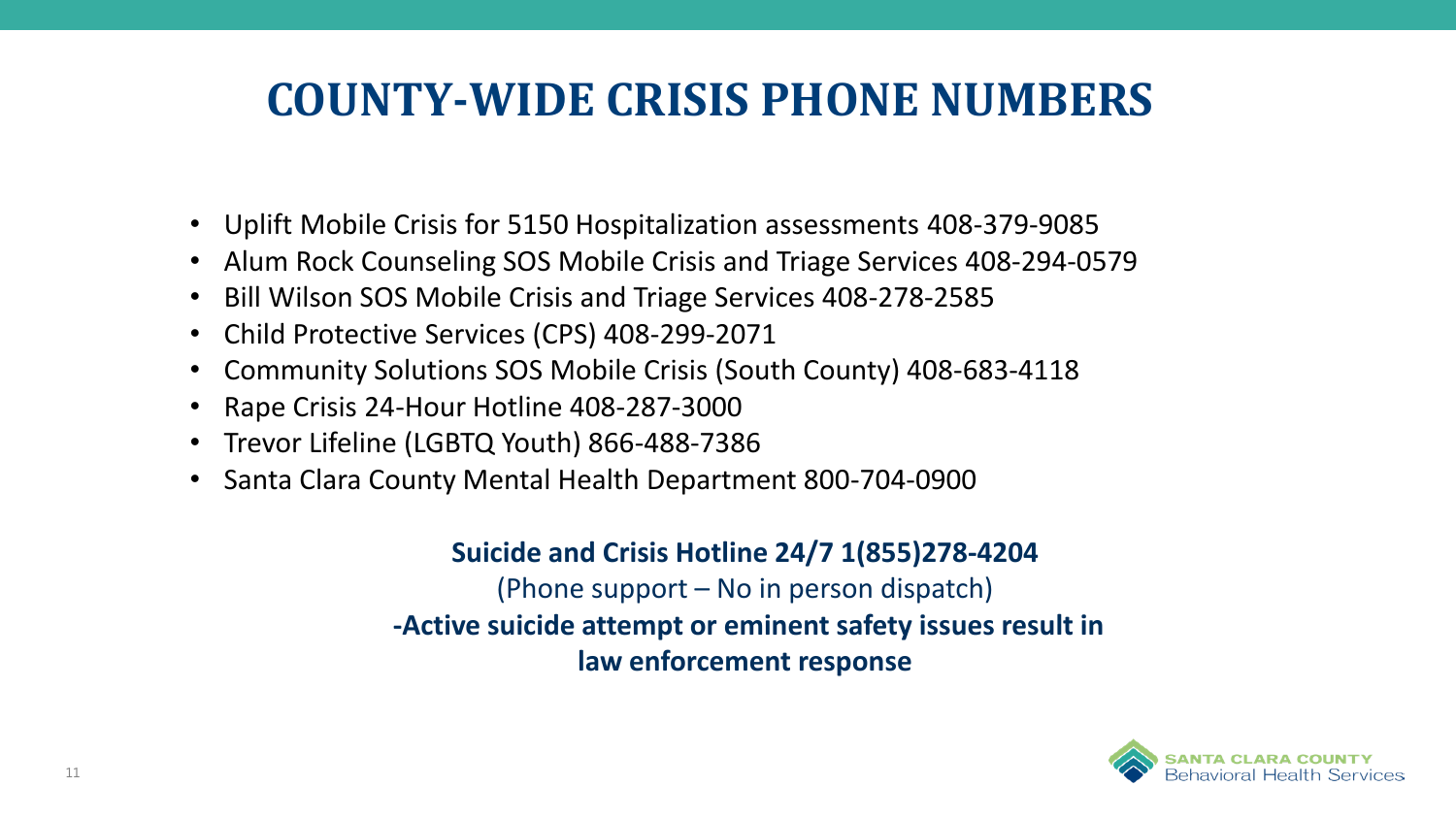# **PART IV: HEADSPACE**

- The *headspace* model, developed in Australia, and now replicated in several other countries, creates stand-alone, "one-stop-shop" health centers for young people ages 12-25 to access support for mild to moderate mental health concerns, physical health, employment and school support, and alcohol and substance use counseling. The *headspace* centers are youth-friendly, culturally and linguistically responsive, and accessible to youth, and incorporate valuable input and guidance from youth advisory groups (YAGs).
- Santa Clara County Behavioral Health Services Department (BHSD), in collaboration with Stanford Psychiatry Center for Youth Mental Health and Wellbeing, seeks to replicate and adapt the Australian *headspace* model as the first of its kind in the United States.
- Site services include behavioral health, primary care services, employment and educational support, youth support group as well as care coordination, case management and linkage to longer term/higher level of services (e.g., children eligible for IOP services), and much, much more.